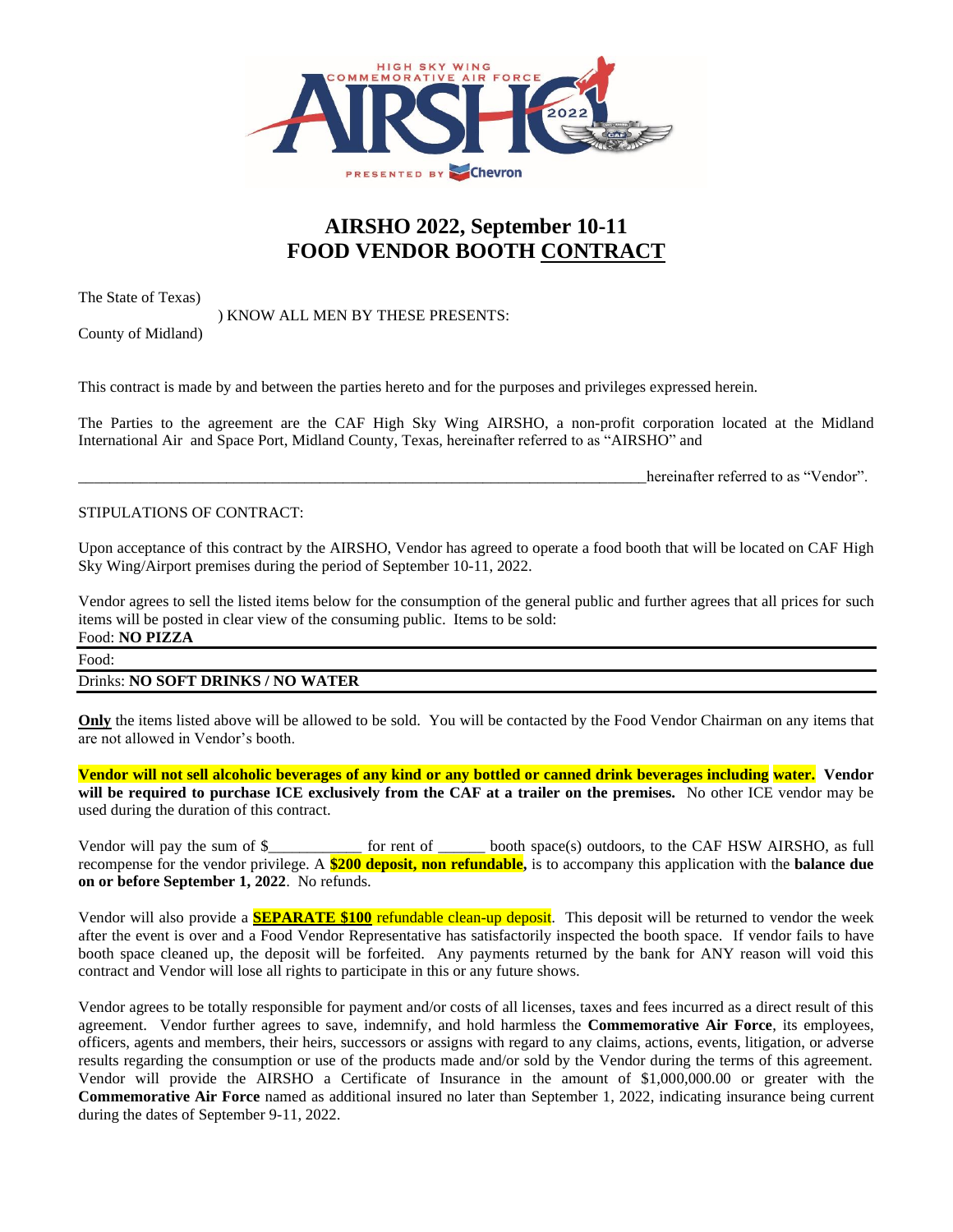This is what should be on the insurance for additional insured:

# **THE COMMEMORATIVE AIR FORCE, INC., Officers, Directors, Members, employees, and Agents THE AMERICAN AIR POWER HERITAGE FLYING MUSEUM, INC. THE AMERICAN AIR POWER HERITAGE MUSEUM, INC. THE AMERICAN AIR POWER HERITAGE FOUNDATION, INC.**

**P.O. BOX 764769 Dallas, Texas 75376**

Vendor agrees to confine his/her operation to the location and space as designated by the AIRSHO 2022 Food Vendor Committee. **NO electricity is provided.** Vendor must supply own generator, at Vendor's expense, if needed. Vendor agrees to keep all litter clear in the vicinity of Vendor's location during the terms of this agreement.

Vendor agrees and understands that this agreement in no way allows the contracting Vendor to sublet, loan or provide space usage to another person, persons, group, or organization.

Vendor agrees not to operate any loud-speaker system, radio, or television at the assigned location during the terms of this agreement, nor shall the Vendor distribute or allow to be distributed any printed matter of any kind either from said location or from any other area of the property under the control of the CAF. Vendor further agrees that no bills, signs or other posted materials other than prices, product description and Vendor sponsor name will be posted for public view. No motorized vehicles will be allowed during AIRSHO hours.

Vendor agrees to have all equipment, fixtures and other related items and materials in place and fully constructed and operable, save and except perishable items, by no later than 6:00 p.m., local time, September 9, 2022. Vendor agrees to operate said facility between the hours of 9:00 a.m. and 4:00 p.m., on Saturday and Sunday, September 10 & September 11, 2022. Failure to operate between agreed times shall constitute default in the terms and conditions of the agreement unless otherwise directed by the AIRSHO Food Vendor Committee. Vendor agrees to remove booth and support equipment from CAF High Sky Wing premises no earlier than 4:00 p.m. and no later than 6:00 p.m. on Sunday, September 11, 2022.

AIRSHO agrees to provide to Vendor eight (8) wristbands for admission to AIRSHO 2022. Additional wristbands may be purchased in advance at \$10 each.

### TERMS OF AGREEMENT:

The terms of this agreement shall begin September 9, 2022, and shall conclude at 6:00 p.m. September 11, 2022.

#### CONDITIONS OF DEFAULT:

Should the Vendor violate any of the above STIPULATIONS OF CONTRACT or violate any conditions as set forth in the FOOD VENDOR BOOTH GUIDELINES, it shall be the right of the AIRSHO to cancel this contract. AIRSHO will retain all payments made including clean-up deposit.

#### AGREEMENT:

Parties to this FOOD VENDOR BOOTH CONTRACT and FOOD VENDOR BOOTH GUIDELINES are agreed upon and entered into this \_\_\_\_\_\_\_\_ day of \_\_\_\_\_\_\_\_\_\_\_\_\_\_\_\_\_\_\_\_\_\_\_\_ 2022. The State of Texas law shall govern this Contract.

|                                                                                                                                                                                                                                      | State: $\angle$ Zip: |
|--------------------------------------------------------------------------------------------------------------------------------------------------------------------------------------------------------------------------------------|----------------------|
|                                                                                                                                                                                                                                      |                      |
| Email Address: <u>contract the contract of the contract of the contract of the contract of the contract of the contract of the contract of the contract of the contract of the contract of the contract of the contract of the c</u> |                      |
|                                                                                                                                                                                                                                      |                      |